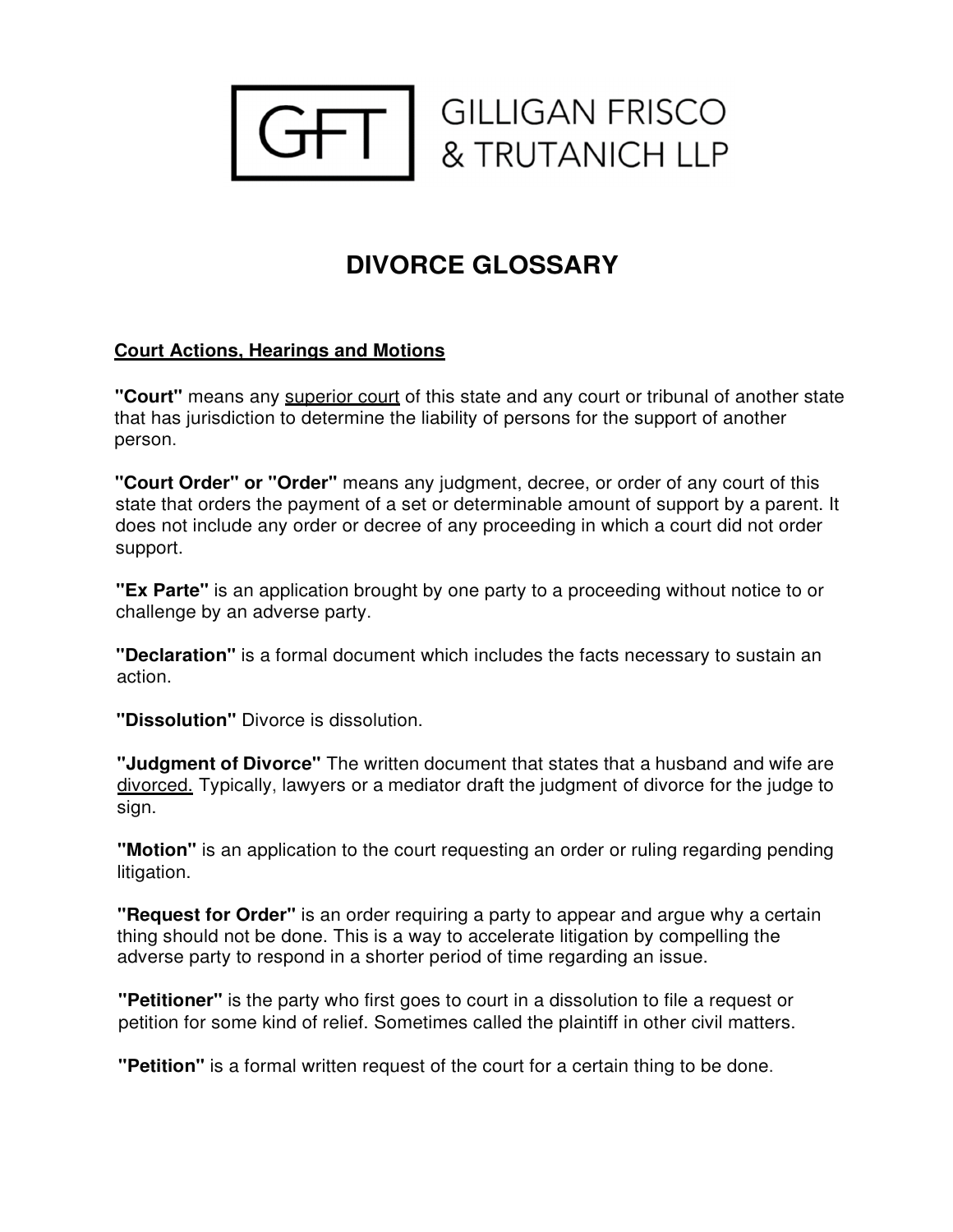**"Postnuptial Agreement"** or **"Separation Agreement"** A written contract entered into by a husband and wife, which sets forth all their present and future rights in the event of a divorce or a spouse's death. The parties may or may not be involved in divorce litigation at the time they sign such an agreement.

**"Prenuptial Agreement"** or "Premarital Agreement" A written contract entered into by a couple who intend to marry but want to establish, before marriage, their rights in the event of a death or divorce after the marriage. The validity of such agreements depends on state law.

**"Respondent"** is the person who has to defend the action in a dissolution. The respondent also responds to the petition in the trial court, and, in that case, may also be referred to as the "defendant" in a civil matter.

**"Summons"** is a mandate requiring the appearance of the defendant under penalty of having judgment entered against him/her for failure to appear.

#### **Child Custody Terms**

**"Joint custody"** means joint physical custody and joint legal custody.

**"Joint legal custody"** means that both parents shall share the right and the responsibility to make the decisions relating to the health, education, and welfare of a child.

**"Joint physical custody"** means that each of the parents shall have significant periods of physical custody. Joint physical custody shall be shared by the parents in such a way so as to assure a child of frequent and continuing contact with both parents, subject to Sections 3011 and 3020.

**"Sole legal custody"** means that one parent shall have the right and the responsibility to make the decisions relating to the health, education, and welfare of a child.

**"Sole physical custody"** means that a child shall reside with and be under the supervision of one parent, subject to the power of the court to order visitation.

### **Support Terms**

**"Alimony"** or **"Spousal Support"** is payments made by one spouse to the other to assist with the support of the recipient spouse. Payments usually terminate upon the earlier death of either spouse, the remarriage of the recipient spouse, or a date decided by a judge or agreed upon by the husband and wife. Payments received are usually taxable to the recipient spouse and tax-deductible by the paying spouse.

**"Arrearages"** means the amount of money owed as support pursuant to a court order.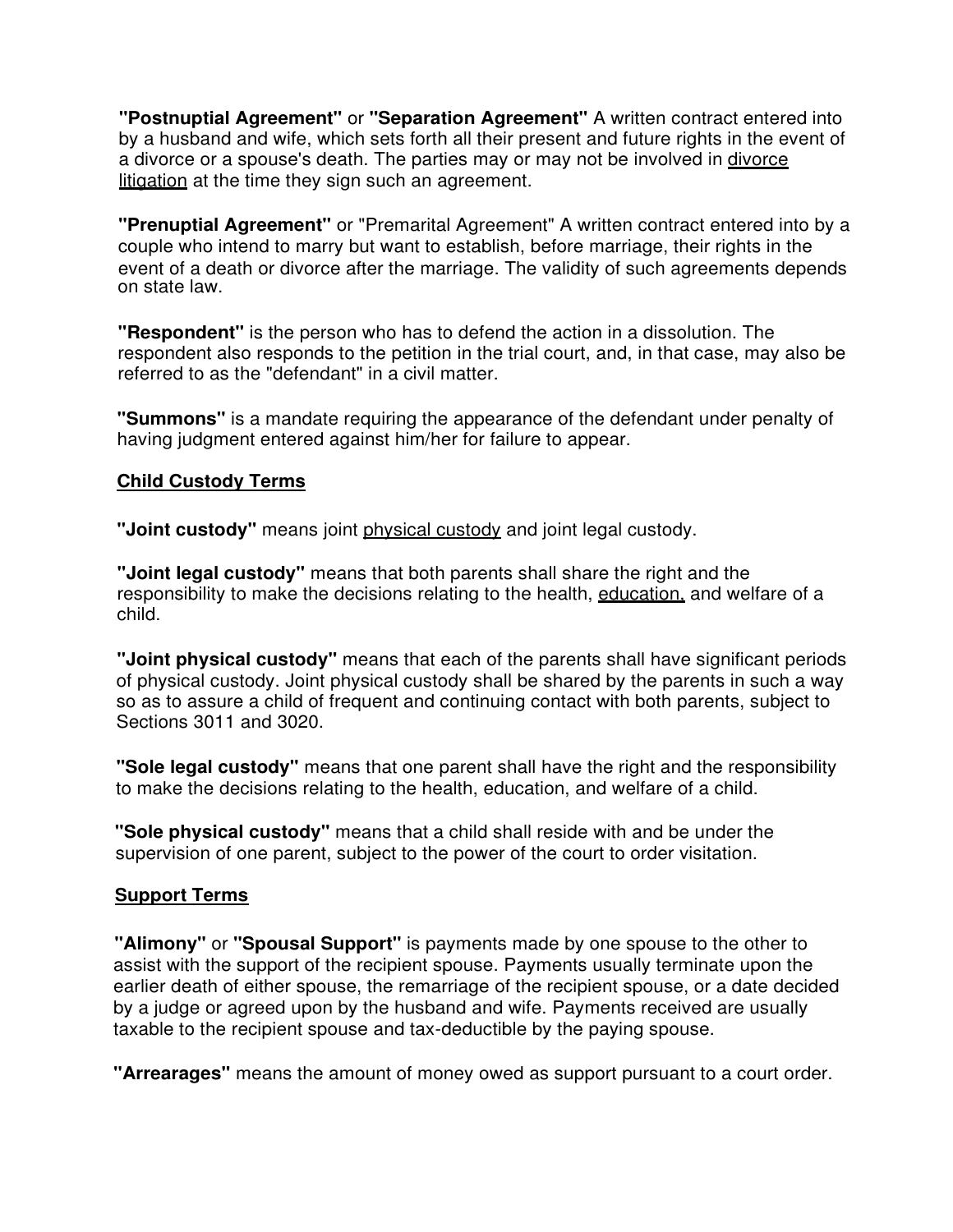**"Child Support"** is a sum of money to be paid by one parent to the other to assist with the support of the couple's children. Child support usually terminates upon a child's emancipation. Unlike alimony, child support is not taxed as income to the recipient.

**"Child Support Order"** means any court order for the payment of a set or determinable amount of support by a parent or a court order requiring a parent to provide for health insurance coverage. "Child support order" includes any court order for spousal support or for medical support to the extent these obligations are to be enforced by a single state agency for child support under Title IV-D.

**"Cohabitation"** is the act of living with someone. In California, cohabitation may be grounds for the reduction or termination of support.

**"Dependent Child"** means any of the following: (1) Any person under 18 years of age who is not emancipated, self-supporting, married, or a member of the armed forces of the United States. (2) Any unmarried person who is at least 18 years of age but who has not reached his or her 19th birthday, is not emancipated, and is a student regularly attending high school or a program of vocational or technical training designed to train that person for gainful employment.

**"Family Support"** means an agreement between the parents, or an order or judgment, that combines child support and spousal support without designating the amount to be paid for child support and the amount to be paid for spousal support. "Garnishment" or 'Wage Assignment" A mechanism whereby support is sent by the paying spouse's employer directly to the recipient spouse and is deducted from the paying spouse's paycheck.

**"Obligee"** means a person to whom a duty of support is owed.

**"Obligor"** means a person who owes a duty of support.

**"Support"** refers to a support obligation owing on behalf of a child, spouse, or family, or an amount owing pursuant to Section 17402. It also includes past due support or arrearage when it exists. "Support," when used with reference to a minor child or a child described in Section 3901, includes maintenance and education.

**"Parent"** means the natural or adoptive father or mother of a dependent child and includes any person who has an enforceable obligation to support a dependent child.

### **Property Terms**

**"Property"** means an interest, present or future, legal or equitable, vested or contingent, in real or personal property, including income and earnings.

**"Community property"** Except as otherwise provided by statute, all property, real or personal, wherever situated, (and typically income), acquired by a married person